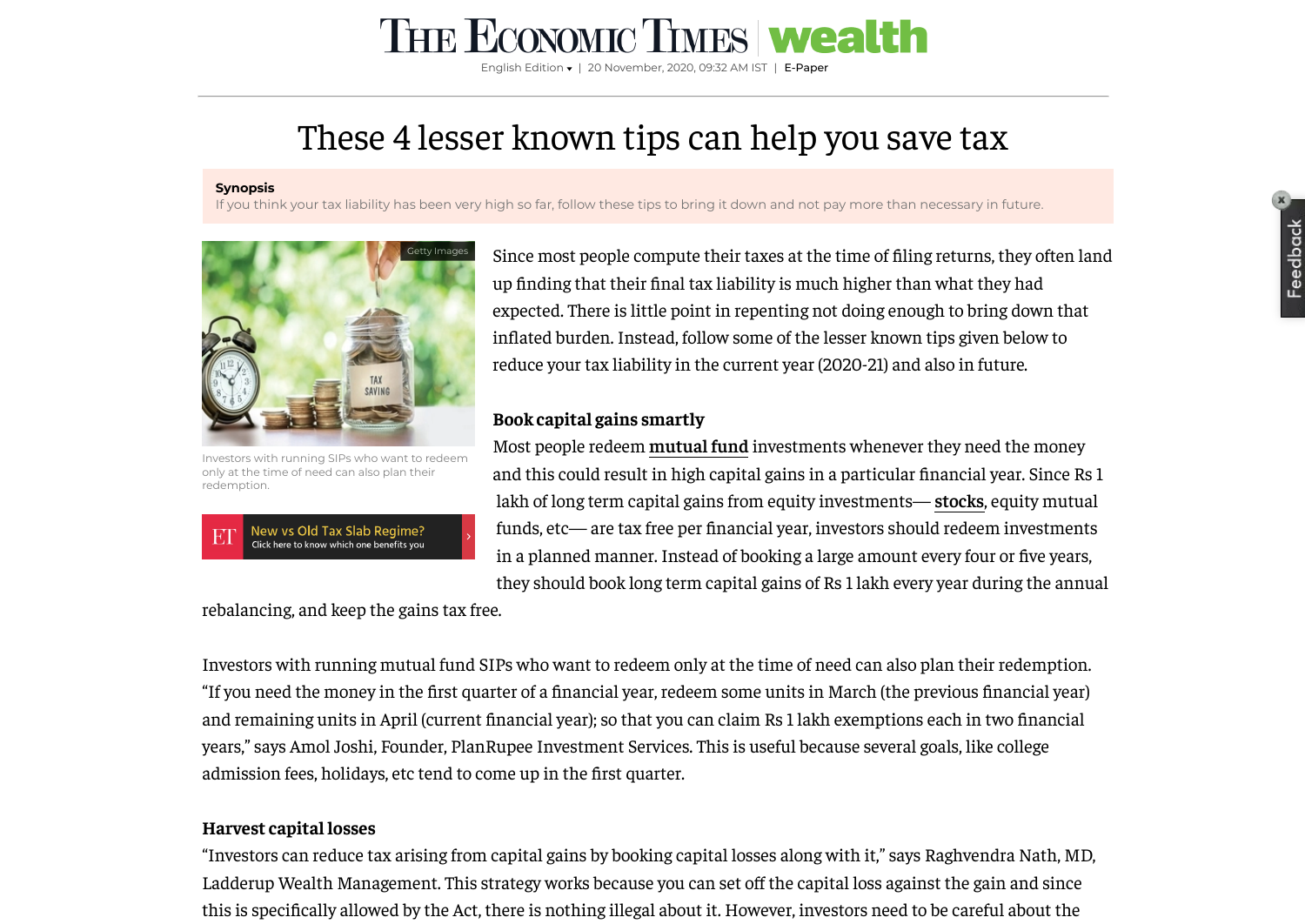type of capital loss —short-term or long-term—they are booking. While short-term capital loss can be set off against short-term capital gain and long-term capital gain, long-term capital loss can be set off only against long-term capital gains.

Along with booking losses, investors should also try to improve their portfolio. "While booking tax losses, sell lower quality funds and reinvest the amount in better funds," says Nath. What if all the stocks and funds in your **[portfolio](https://economictimes.indiatimes.com/topic/portfolio)** are of good quality? You can still book losses by selling the companies or funds that are at a loss right now and buy them back after a few days of selling.

#### **Use** indexation benefit

We all know that debt mutual funds are tax efficient products. Therefore, we can reduce tax by shifting money from fixed deposits to debt funds. The power of compounding works better with mutual funds because of tax deferment—the tax liability hits only when you redeem the units. However, you need to pay tax on fixed deposit interest every year, even if the interest is accumulated.

Indexation benefit—you pay tax only on the gain over and above inflation—is the advantage of debt mutual funds. Your holding period should be more than three years to treat it as long-term capital gain and take indexation benefit. The indexation usually is linked to the number of years of holding. However, you can increase it with smart moves. "You can claim four year indexation benefit for investment of three years and few days provided investment happens in March and redemption in April," says Ankur Maheshwari, CEO, Equirus Wealth Management (see chart). This is because tax laws